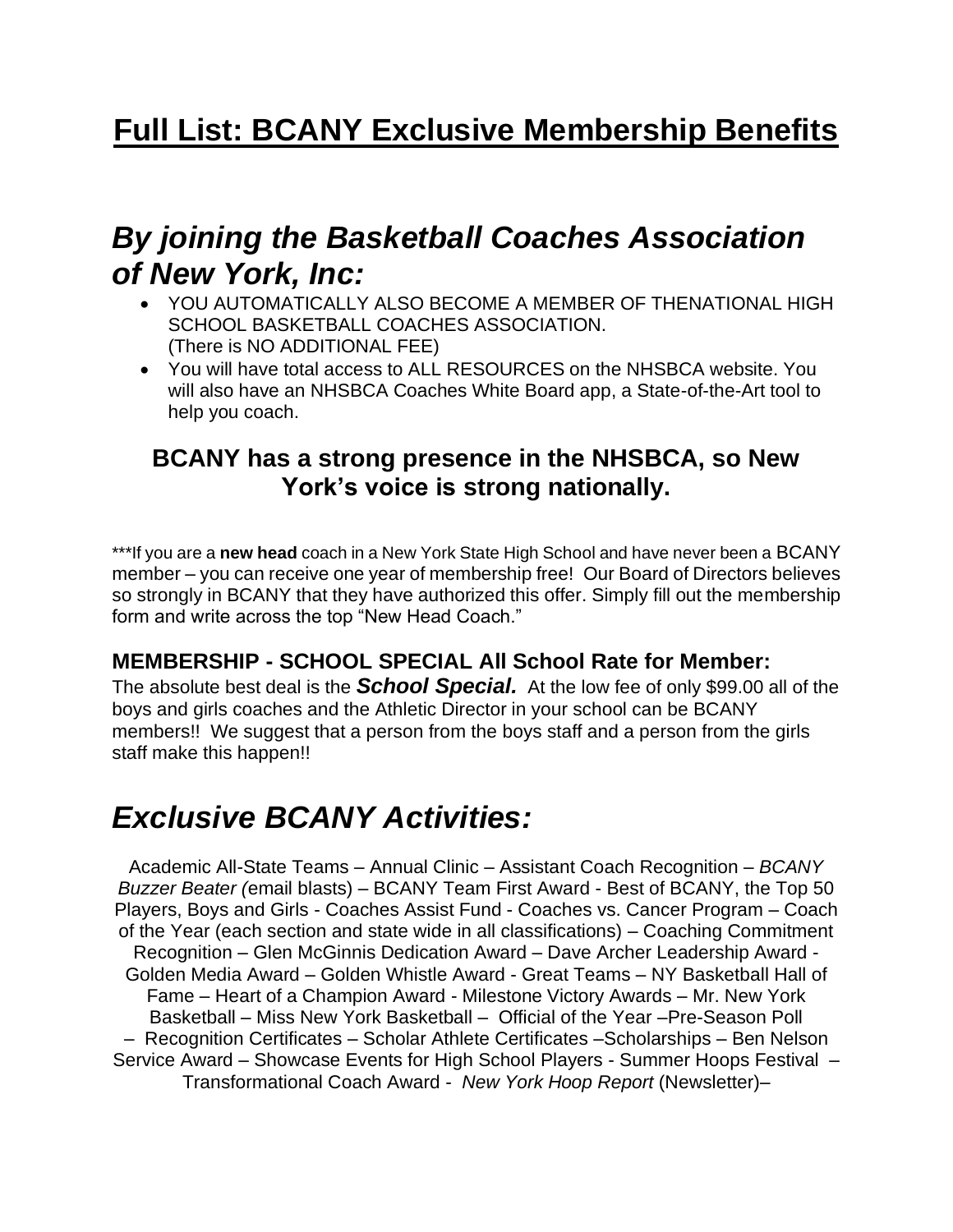# *BCANY Contacts and Exclusive Content:*

Virtual Hall of Fame website: www.nybasketballhalloffame.com BCANY website; www.BCANY.org Email: bcanyinfo@gmail.com

# *Why Join BCANY? Here are 30 good reasons:*

 $\rightarrow$  The **ONLY organization** in the state existing solely for the good of - The Coaches - The Players -The Game of Basketball in New York State!  $\rightarrow$  Professional Development and Service Opportunities.

### *For Coaches:*

1.Addresses issues that affect coaches and players

2.Provides the opportunity to provide service for the great game of basketball.

3.Publishes the *New York Hoop Report* newsletters

4.Presents Coach of the Year Awards in each section or area.

5.Names Statewide Coaches of the Year for Boys and Girls High School, Men and Women College and Junior College with *New Balance* 6.Presents Victory Awards for Varsity coaches achieving a milestone number of wins.

7.Presents Assistant Coach Award for dedicated sub-varsity coaches.

8.Presents Coaching Dedication Award for coaches with 15 or more years of service.

9.Operates the NYS Basketball Hall of Fame, with annual inductions. 10.Provides Recognition Certificates available to present to people important to your program.

11.Social media presence

12.Maintains an informative web site: **[www.BCANY.org](http://www.bcany.org/)**

13. Professional Development Committee to help coaches at ALL LEVELS improve.

14. Promotes Sportsmanship.

15. Recognizes "Great Teams" in NYS basketball history.